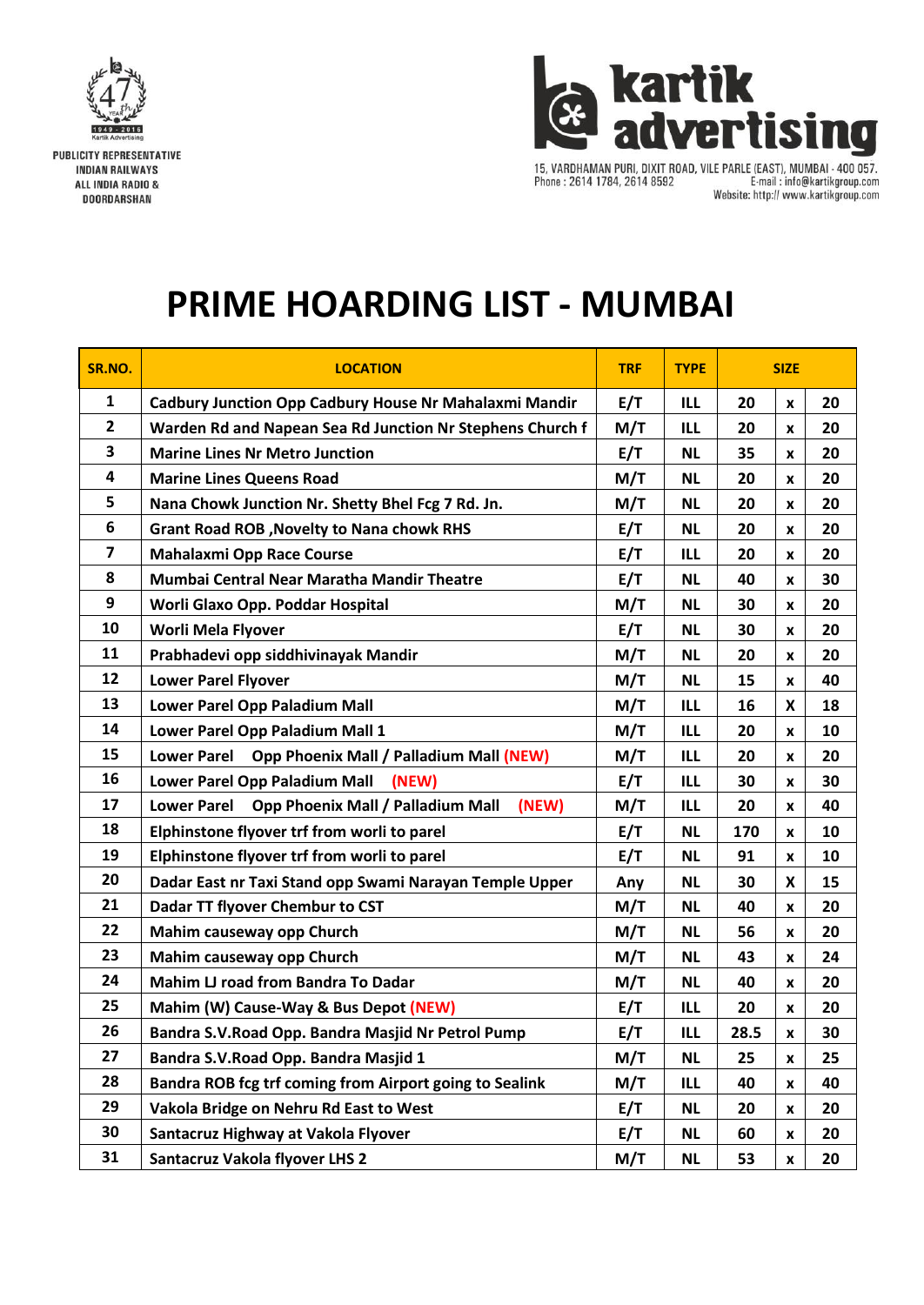

**PUBLICITY REPRESENTATIVE INDIAN RAILWAYS** ALL INDIA RADIO & **DOORDARSHAN** 



15, VARDHAMAN PURI, DIXIT ROAD, VILE PARLE (EAST), MUMBAI - 400 057.<br>Phone : 2614 1784, 2614 8592 [...] E-mail : info@kartikgroup.com Website: http:// www.kartikgroup.com

| 32 | Santa Cruz S.V. Road Near Khira Nagar                                          | M/T | ILL        | 40  | X                         | 20 |
|----|--------------------------------------------------------------------------------|-----|------------|-----|---------------------------|----|
| 33 | Vile Parle, Flyover, Near Parle Factory, Facing West to East                   | M/T | <b>ILL</b> | 20  | $\pmb{\mathsf{x}}$        | 20 |
| 34 | <b>Vile Parle flyover</b>                                                      | M/T | <b>ILL</b> | 30  | X                         | 20 |
| 35 | Juhu Ledo Garden fcg Santacruz Linking Rd to Juhu 1st                          | E/T | ILL        | 40  | $\pmb{\mathsf{x}}$        | 41 |
| 36 | Andheri Link Rd Opp Citi Mall                                                  | M/T | <b>NL</b>  | 40  | $\pmb{\mathsf{x}}$        | 40 |
| 37 | Andheri Link Rd Opp Citi Mall                                                  | E/T | <b>NL</b>  | 20  | X                         | 40 |
| 38 | Andheri Shastri Nagar at Barista circle R.H.S.                                 | E/T | <b>NL</b>  | 30  | $\pmb{\mathsf{x}}$        | 20 |
| 39 | Andheri Shastri Nagar at Barista circle LHS                                    | E/T | <b>NL</b>  | 40  | X                         | 20 |
| 40 | Andheri Lokhandwala Bridge fcg Barista                                         | E/T | <b>NL</b>  | 40  | $\pmb{\mathsf{x}}$        | 42 |
| 41 | Andheri Lokhandwala Bridge fcg Lokhandwala<br><b>RHS</b>                       | M/T | <b>NL</b>  | 40  | $\pmb{\mathsf{x}}$        | 42 |
| 42 | Andheri S V Rd                                                                 | M/T | <b>NL</b>  | 20  | X                         | 20 |
| 43 | Andheri Highway Nr HUL Office at Goldspot Junction                             | E/T | ILL        | 40  | $\pmb{\mathsf{x}}$        | 40 |
| 44 | Andheri Highway at Jog Flyover 1st (B)                                         | E/T | <b>ILL</b> | 40  | X                         | 40 |
| 45 | Andheri Gold Spot Junction fcg trf coming from Highway                         | E/T | ILL        | 20  | $\pmb{\mathsf{x}}$        | 20 |
| 46 | Andheri Highway fcg trf going to Jog Flyover                                   | M/T | <b>NL</b>  | 40  | $\pmb{\mathsf{x}}$        | 39 |
| 47 | Andheri ROB flyover fcg trf going from West to East LHS                        | Any | <b>NL</b>  | 30  | $\pmb{\mathsf{x}}$        | 20 |
| 48 | <b>Jogeshwari Rob West To East RHS</b>                                         | M/T | <b>ILL</b> | 45  | $\boldsymbol{\mathsf{x}}$ | 45 |
| 49 | Jogeshwari link rd Behram Baug junction                                        | M/T | <b>NL</b>  | 40  | X                         | 20 |
| 50 | <b>Goregaon Oshiwara Depot</b>                                                 | M/T | <b>NL</b>  | 35  | X                         | 40 |
| 51 | <b>Goregaon Oshiwara Mrinal Tai</b><br><b>Flyover East To West</b>             | E/T | <b>ILL</b> | 40  | $\boldsymbol{\mathsf{x}}$ | 40 |
| 52 | <b>Goregaon Oshiwara Mrinal Tai</b><br><b>Flyover West To East</b>             | M/T | <b>NL</b>  | 40  | $\pmb{\mathsf{x}}$        | 20 |
| 53 | Goregaon Flyover trf coming from highway towards<br>inorbit<br><b>Mall LHS</b> | E/T | ILL        | 45  | $\pmb{\mathsf{X}}$        | 45 |
| 54 | <b>Goregaon Flyover East to West RHS</b>                                       | E/T | <b>NL</b>  | 40  | X                         | 40 |
| 55 | Malad Highway Nr Times Of India Office 2                                       | E/T | <b>NL</b>  | 40  | $\pmb{\mathsf{x}}$        | 20 |
| 56 | Malad SV Rd Opp MTNL & Bata Showroom                                           | E/T | <b>NL</b>  | 10  | $\pmb{\mathsf{x}}$        | 20 |
| 57 | Borivali flyover near National park                                            | E/T | <b>NL</b>  | 60  | X                         | 20 |
| 58 | <b>Borivali Daulat Nagar Flyover</b>                                           | E/T | <b>NL</b>  | 36  | $\pmb{\mathsf{x}}$        | 20 |
| 59 | Vikhroli east flyover on Eeh fcg stn                                           | E/T | <b>NL</b>  | 130 | X                         | 10 |
| 60 | <b>SCLR Nr Amar Mahal Flyover RHS (NEW)</b>                                    | M/T | <b>NL</b>  | 40  | X                         | 42 |
| 61 | <b>Chembur EEH Nr RCF Circle</b>                                               | M/T | <b>NL</b>  | 28  | $\pmb{\mathsf{x}}$        | 20 |
| 62 | <b>Chembur, Nr. Akbrallys</b>                                                  | E/T | <b>NL</b>  | 30  | $\pmb{\mathsf{x}}$        | 20 |
| 63 | <b>Chembur E.E.Highway before Amar Mahal lower</b>                             | E/T | <b>NL</b>  | 25  | $\pmb{\mathsf{x}}$        | 25 |
| 64 | Eastern freeway Wadala near Mahul Toll LHS 1st                                 | M/T | <b>NL</b>  | 40  | $\pmb{\mathsf{x}}$        | 40 |
| 65 | Nahur Rob Highway to LBS RHS 1 Upper                                           | E/T | ILL        | 40  | $\pmb{\mathsf{x}}$        | 20 |
| 66 | Mulund Highway before Toll Naka fcg trf going to Korum Mall                    | E/T | <b>NL</b>  | 40  | X                         | 20 |
| 67 | Mulund Highway before Toll Naka fcg trf going to Korum Mall                    | E/T | <b>NL</b>  | 20  | $\pmb{\mathsf{x}}$        | 40 |